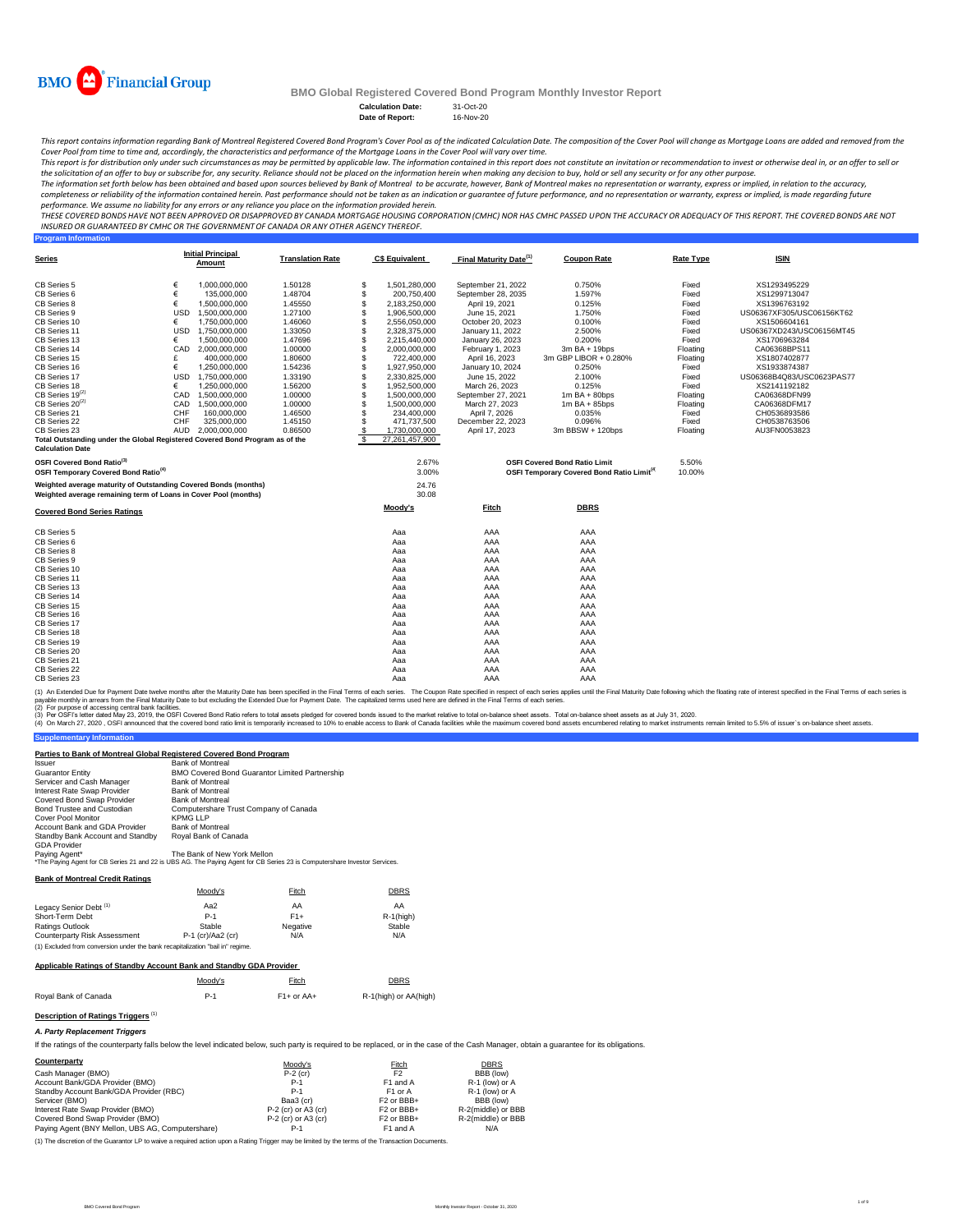**Calculation Date:** 31-Oct-20 **Date of Report:** 16-Nov-20



**BMO Global Registered Covered Bond Program Monthly Investor Report**

I) The following actions are required if the Cash Manager (BMO) undergoes a downgrade below the stipulated rating:

|                                | $Mody's^{(3)}$        | <b>Fitch</b>        | <b>DBRS</b>      |
|--------------------------------|-----------------------|---------------------|------------------|
| a) Interest Rate Swap Provider | $P-1$ (cr) or A2 (cr) | F <sub>1</sub> or A | $R-1$ (low) or A |
| b) Covered Bond Swap Provider  | $P-1$ (cr) or A2 (cr) | F1 or A             | $R-1$ (low) or A |

IV) The following actions are required if the Issuer (BMO) undergoes a downgrade below the stipulated rating:

| c) Transfer of title to Loans to Guarantor <sup>(4)</sup> | A3 | BBB-      | BBB (low) |
|-----------------------------------------------------------|----|-----------|-----------|
| <b>Events of Defaults &amp; Test Compliance</b>           |    |           |           |
| Asset Coverage Test (C\$ Equivalent of Outstanding        |    | Pass      |           |
| Covered Bond < Adjusted Aggregate Asset Amount)           |    |           |           |
| <b>Issuer Event of Default</b>                            |    | <b>No</b> |           |
| <b>Guarantor LP Event of Default</b>                      |    | <b>No</b> |           |

| (Applicable to Hard Bullet Covered Bonds) |                |              |                                  |
|-------------------------------------------|----------------|--------------|----------------------------------|
| <b>Pre-Maturity Required Ratings</b>      | <u>Moody's</u> | <b>Fitch</b> | $\overline{\mathsf{DBRS}^{(1)}}$ |
|                                           | $P-1$          | $F1+$        | A (high) or A (low)              |
|                                           |                |              |                                  |

Following a breach of the Pre-Maturity test in respect of a Series of Hard Bullet Covered Bonds, and unless the Pre-Maturity Liquidity Ledger is otherwise funded from the other sources, the Partnership shall offer to sell Randomly Selected Loans if Final Maturity Date is within 12 months from the Pre-Maturity Test Date.

(3) If no short term rating exists, then A1

(4) The transfer of registered title to the Loans to the Guarantor may be deferred if (A) satisfactory assurances are provided to the Guarantor and the Bond Trustee by The Office of the Superintendent of Financial Institut over the Seller permitting registered title to the Loans to remain with the Seller until such time as (i) the Loans are to be sold or otherwise disposed of by the Guarantor or the Bond Trustee in the performance of their r Guarantor or the Bond Trustee is required to take actions to enforce or otherwise deal with the Loans, and (B) each of the Rating Agencies has confirmed that it will not withdraw or downgrade its then current ratings of th

|                                                                                                                                                                                                                                                                                                                       | Moody's | Fitch               | <u>DBRS</u>     |
|-----------------------------------------------------------------------------------------------------------------------------------------------------------------------------------------------------------------------------------------------------------------------------------------------------------------------|---------|---------------------|-----------------|
| a) The Servicer will be required to direct amounts received directly<br>into the GDA Account (or Standby GDA Account if applicable)<br>within 2 Canadian business days and the Cash Manager shall<br>immediately remit any funds held at such time for or on behalf of<br>the Guarantor directly into the GDA Account | $P-1$   | F <sub>1</sub> or A | R-1(low) or BBB |

| a) Mandatory repayment of the Demand Loan                                                                        | Moody's | Fitch                             | <u>DBRS</u> |
|------------------------------------------------------------------------------------------------------------------|---------|-----------------------------------|-------------|
|                                                                                                                  | N/A     | F <sub>2</sub> or BB <sub>+</sub> | N/A         |
| b) Cashflows will be exchanged under the Covered Bond Swap<br>Agreement (to the extent not already taking place) | Baa1    | BBB+                              | BBB (high)  |

If the ratings of the Issuer fall below the Reserve Fund Required Amount Ratings, then the Guarantor shall credit or cause to be credited to the Reserve Fund funds up to an amount equal to the Reserve Fund Required Amount.

Reserve Fund Required Amount: Nil

|                                                                    | <u>Moody's</u> | Fitch               | <b>DBRS</b> |
|--------------------------------------------------------------------|----------------|---------------------|-------------|
| a) The Servicer will be required to direct amounts received to the |                |                     |             |
| Cash Manager, or GDA as applicable                                 | $P-1$ (cr)     | F <sub>1</sub> or A | BBB(low)    |

III) The Swap Provider is required to transfer credit support or transfer all of its rights and obligations to a replacement third party, or to obtain a guarantee of its rights and obligations from a third party, if the Swap Provider undergoes a downgrade below the stipulated rating:

(1) In the case of DBRS, if Final Maturity Date is within six months of the Pre-Maturity Test Date, then A(high), otherwise A(low).

#### *B. Summary of Specific Rating Trigger Actions*

II) The following actions are required if the Servicer (BMO) undergoes a downgrade below the stipulated rating: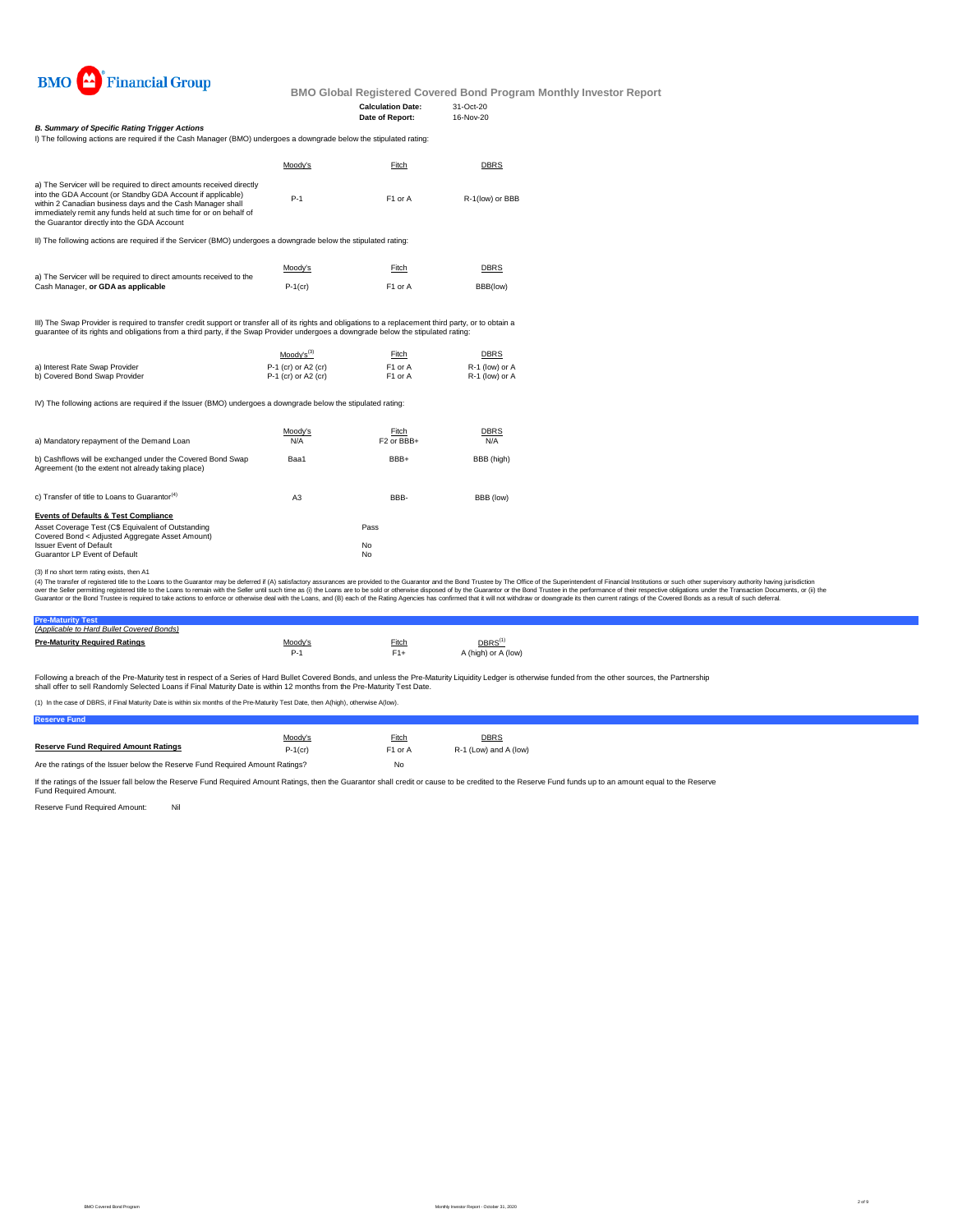

|                                                                                                                                                                                                                              |                | <b>Calculation Date:</b><br>Date of Report:                  | 31-Oct-20<br>16-Nov-20                                        |                                                  |
|------------------------------------------------------------------------------------------------------------------------------------------------------------------------------------------------------------------------------|----------------|--------------------------------------------------------------|---------------------------------------------------------------|--------------------------------------------------|
| <b>Asset Coverage Test</b>                                                                                                                                                                                                   |                |                                                              |                                                               |                                                  |
| <b>C\$ Equivalent of Outstanding Covered Bonds</b>                                                                                                                                                                           |                | 27,261,457,900                                               |                                                               |                                                  |
| $A^{(1)}$ = Lesser of (i) Sum of LTV adjusted outstanding principal balance and (ii) Sum of<br>Asset percentage adjusted outstanding principal balance<br>$B =$ Principal receipts not applied                               | $\mathfrak{L}$ | 31,133,551,020                                               |                                                               | A(i)<br>33,297,915,530<br>A(i)<br>31,133,551,020 |
| $C =$ Cash capital contributions<br>$D =$ Substitution assets<br>$E = (i)$ Reserve fund balance<br>(ii) Pre - Maturity liquidity ledger balance<br>$F =$ Negative carry factor calculation<br>Total: $A + B + C + D + E - F$ |                | $\overline{\phantom{0}}$<br>$\blacksquare$<br>31,133,551,020 | <b>Asset Percentage</b><br><b>Maximum Asset</b><br>Percentage | 93.5%<br>95.0%                                   |
| <b>Asset Coverage Test Pass/Fail</b>                                                                                                                                                                                         |                | <b>Pass</b>                                                  |                                                               |                                                  |
| <b>Regulatory OC Minimum</b>                                                                                                                                                                                                 |                | 103%                                                         |                                                               |                                                  |
| Level of Overcollateralization <sup>(2)</sup>                                                                                                                                                                                |                | 107%                                                         |                                                               |                                                  |

| <b>Intercompany Loan Balance</b>                                           |                                                    |                                                         |
|----------------------------------------------------------------------------|----------------------------------------------------|---------------------------------------------------------|
| Guarantee Loan<br>Demand Loan<br><b>Total</b>                              |                                                    | 29,200,747,623<br>\$<br>4,158,579,388<br>33,359,327,011 |
| <b>Cover Pool Losses</b>                                                   |                                                    |                                                         |
| Period end                                                                 | <b>Write Off Amounts</b>                           | <b>Loss Percentage (Annualized)</b>                     |
| October 31, 2020                                                           | \$252,857                                          | 0.01%                                                   |
| <b>Cover Pool Flow of Funds</b>                                            |                                                    |                                                         |
|                                                                            | <b>Current Month</b>                               | <b>Previous Month</b>                                   |
| <b>Cash Inflows</b>                                                        |                                                    |                                                         |
| <b>Principal receipts</b>                                                  | 635,642,048                                        | 598,840,251                                             |
| Proceeds for sale of Loans<br><b>Revenue Receipts</b>                      | 79,422,516                                         | 81,251,442                                              |
| <b>Swap Receipts</b>                                                       |                                                    |                                                         |
| <b>Cash Capital Contribution</b><br>Advances of Intercompany Loans         | $\blacksquare$                                     | $\sim$                                                  |
| <b>Guarantee Fee</b>                                                       |                                                    |                                                         |
| <b>Cash Outflows</b>                                                       |                                                    |                                                         |
| <b>Swap Payment</b>                                                        | (21, 374, 254)                                     | (21,802,969)                                            |
| Intercompany Loan interest<br>Intercompany Loan principal                  | (27, 316, 241)<br>$(635, 642, 048)$ <sup>(1)</sup> | (29, 129, 849)<br>(598, 840, 251)                       |
| Intercompany Loan repayment                                                |                                                    |                                                         |
| Mortgage Top-up Settlement                                                 |                                                    |                                                         |
| <b>Misc Partnership Expenses</b><br><b>Profit Distribution to Partners</b> | (60)                                               | (46)                                                    |
| Net inflows/(outflows)                                                     | 30,731,961                                         | 30,318,577                                              |

 $(1)$  Includes cash settlement of \$635,642,048 to occur on November 18, 2020.

| <b>Valuation Calculation</b>                                                                                                                                                                                                   |                          |        |                |
|--------------------------------------------------------------------------------------------------------------------------------------------------------------------------------------------------------------------------------|--------------------------|--------|----------------|
| <b>Trading Value of Covered Bonds</b>                                                                                                                                                                                          | 28,457,962,956           |        |                |
| $A =$ Lesser of i) Present value of outstanding loan balance of Performing Eligible<br>Loans <sup>(1)</sup> and ii) 80% of Market Value <sup>(2)</sup> of properties securing Performing Eligible<br>Loans, net of adjustments | 33,718,073,185           | A(i)   | 33,718,073,185 |
| $B =$ Principal receipts up to calculation date not otherwise applied                                                                                                                                                          | $\overline{\phantom{a}}$ | A (ii) | 62,574,758,971 |
| $C =$ Cash capital contributions                                                                                                                                                                                               | $\overline{\phantom{a}}$ |        |                |
| D = Trading Value of any Substitute Assets                                                                                                                                                                                     | $\overline{\phantom{a}}$ |        |                |
| $E = (i)$ Reserve Fund Balance, if applicable                                                                                                                                                                                  |                          |        |                |
| (ii) Pre - Maturity liquidity ledger balance                                                                                                                                                                                   |                          |        |                |
| $F =$ Trading Value of Swap Collateral                                                                                                                                                                                         |                          |        |                |
| Total: $A + B + C + D + E + F$                                                                                                                                                                                                 | 33,718,073,185           |        |                |

(1) Market Value as determined by adjusting, not less than quarterly, the Original Market Value utilizing the Indexation Methodology (see Appendix for details) for subsequent price developments.

(2) Per Section 4.3.8 of the CMHC Guide, (A) the lesser of (i) the total amount of cover pool collateral and (ii) the amount of cover pool collateral required to collateralize the covered bonds outstanding and ensure the A equivalent of the principal amount of covered bonds outstanding under the registered covered bond program.

(1) Present value of expected future cash flows of Loans using current market interest rates offered to BMO clients. The effective weighted average rate used for discounting is 2.45%.

(2) Market Value as determined by adjusting, not less than quarterly, the Original Market Value utilizing the Indexation Methodology (see Appendix for details) for subsequent price developments.

| <b>Cover Pool - Summary Statistics</b>       |                         |               |
|----------------------------------------------|-------------------------|---------------|
| Asset Type                                   | Mortgages               |               |
| <b>Previous Month Ending Balance</b>         | 34,006,447,642          |               |
| <b>Aggregate Outstanding Balance</b>         | 33,348,288,609          |               |
| Number of Loans                              | 119,859                 |               |
| Average Loan Size                            | 278,229                 |               |
| <b>Number of Primary Borrowers</b>           | 118,422                 |               |
| <b>Number of Properties</b>                  | 119,859                 |               |
|                                              | Original <sup>(1)</sup> | Indexed $(2)$ |
| Weighted Average Current Loan to Value (LTV) | 60.57%                  | 51.11%        |
| Weighted Average Authorized LTV              | 69.17%                  | 57.71%        |
| <b>Weighted Average Original LTV</b>         | 69.17%                  |               |
| <b>Weighted Average Seasoning</b>            | 24.71 (Months)          |               |
| <b>Weighted Average Coupon</b>               | 2.65%                   |               |
| <b>Weighted Average Original Term</b>        | 54.79 (Months)          |               |
| Weighted Average Remaining Term              | 30.08 (Months)          |               |
| <b>Substitution Assets</b>                   | Nil                     |               |

(1) Value as most recently determined or assessed in accordance with the underwriting policies (whether upon origination or renewal of the Eligible Loan or subsequently thereto).

<sup>(2)</sup> Value as determined by adjusting, not less than quarterly, the Original Market Value utilizing the Indexation Methodology (see Appendix for details) for subsequent price developments.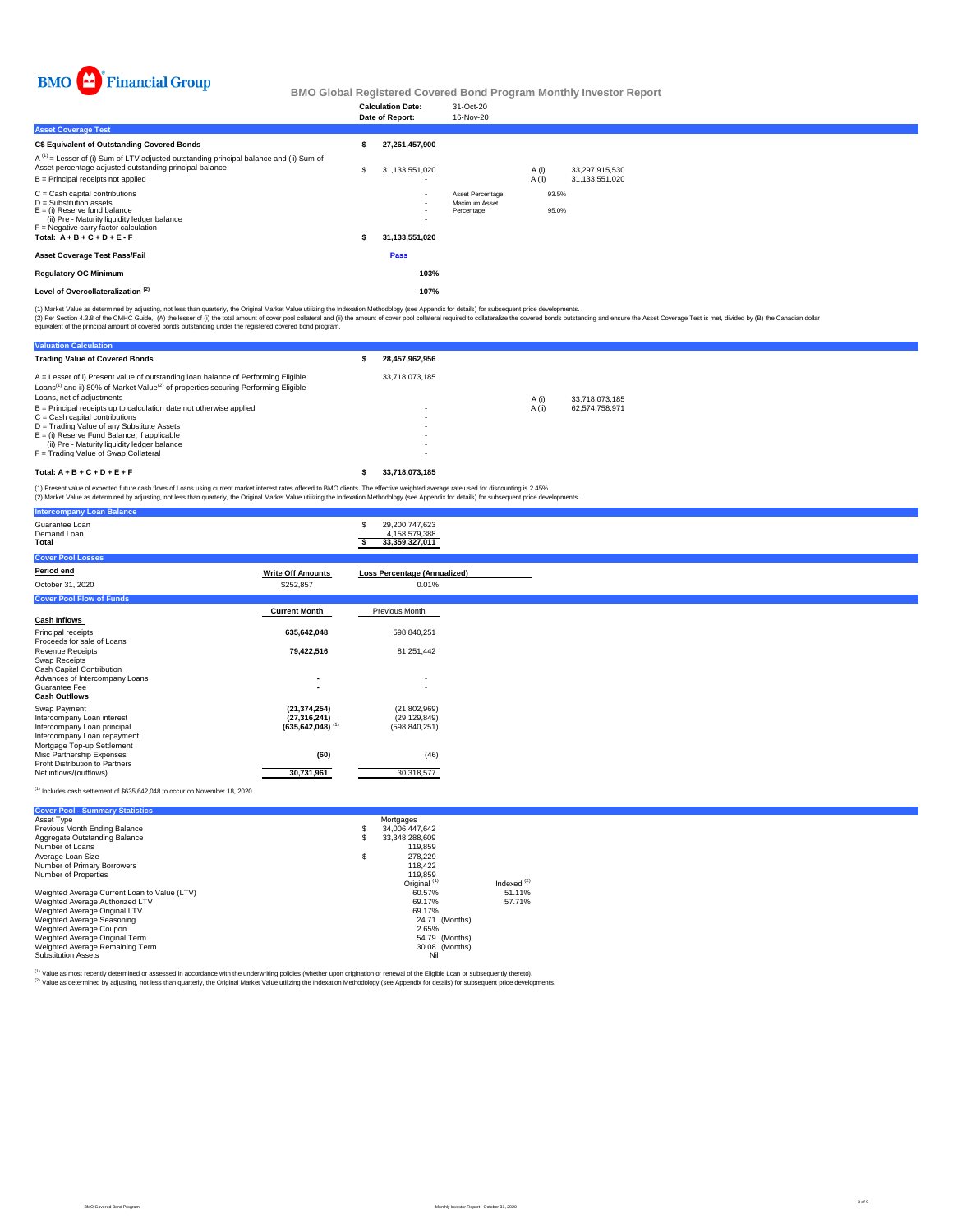

| <b>Calculation Date:</b> | 31-Oct-20         |                |                          |
|--------------------------|-------------------|----------------|--------------------------|
| Date of Report:          | 16-Nov-20         |                |                          |
|                          |                   |                |                          |
| <b>Number of Loans</b>   | <b>Percentage</b> |                | Percentage               |
| 119,278                  | 99.52             | 33,195,146,643 | 99.54                    |
| 251                      | 0.21              | 72,860,469     | 0.22                     |
| 106                      | 0.09              | 29,996,365     | 0.09                     |
| 224                      | 0.19              | 50,285,132     | 0.15                     |
| 119,859                  | 100.00            | 33,348,288,609 | 100.00                   |
|                          |                   |                | <b>Principal Balance</b> |

## **Cover Pool - Provincial Distribution**

### **Cover Pool - Credit Score Distribution**

# **Cover Pool - Rate Type Distribution**

| <b>Province</b>                            | <b>Number of Loans</b> | Percentage | <b>Principal Balance</b> | Percentage |
|--------------------------------------------|------------------------|------------|--------------------------|------------|
| Alberta                                    | 14,008                 | 11.69      | 3,480,404,497            | 10.44      |
| <b>British Columbia</b>                    | 18,442                 | 15.39      | 6,711,643,149            | 20.13      |
| Manitoba                                   | 1,665                  | 1.39       | 297,439,542              | 0.89       |
| <b>New Brunswick</b>                       | 1,804                  | 1.51       | 222,542,436              | 0.67       |
| Newfoundland                               | 3,152                  | 2.63       | 493,258,332              | 1.48       |
| <b>Northwest Territories &amp; Nunavut</b> | 94                     | 0.08       | 19,400,045               | 0.06       |
| Nova Scotia                                | 3,416                  | 2.85       | 575,555,439              | 1.73       |
| Ontario                                    | 56,178                 | 46.87      | 17,452,489,972           | 52.33      |
| <b>Prince Edward Island</b>                | 593                    | 0.49       | 89,464,956               | 0.27       |
| Quebec                                     | 18,307                 | 15.27      | 3,586,279,464            | 10.75      |
| Saskatchewan                               | 2,102                  | 1.75       | 399,119,330              | 1.20       |
| <b>Yukon Territories</b>                   | 98                     | 0.08       | 20,691,446               | 0.06       |
| <b>Grand Total</b>                         | 119,859                | 100.00     | 33,348,288,609           | 100.00     |

| <b>Rate Type</b>                                     | <b>Number of Loans</b> | Percentage | <b>Principal Balance</b> | <b>Percentage</b> |  |
|------------------------------------------------------|------------------------|------------|--------------------------|-------------------|--|
| Fixed                                                | 100,614                | 83.94      | 27,088,843,289           | 81.23             |  |
| Variable                                             | 19,245                 | 16.06      | 6,259,445,320            | 18.77             |  |
| <b>Grand Total</b>                                   | 119,859                | 100.00     | 33,348,288,609           | 100.00            |  |
| <b>Cover Pool - Mortgage Asset Type Distribution</b> |                        |            |                          |                   |  |
| <b>Mortgage Asset Type</b>                           | <b>Number of Loans</b> | Percentage | <b>Principal Balance</b> | <b>Percentage</b> |  |
| <b>Conventional Amortizing Mortgages</b>             | 119,859                | 100.00     | 33,348,288,609           | 100.00            |  |
| <b>Grand Total</b>                                   | 119,859                | 100.00     | 33,348,288,609           | 100.00            |  |
| <b>Cover Pool - Occupancy Type Distribution</b>      |                        |            |                          |                   |  |
|                                                      |                        |            |                          |                   |  |

| <b>Credit Score</b>      | <b>Number of Loans</b> | <b>Percentage</b> | <b>Principal Balance</b> |                | <b>Percentage</b> |
|--------------------------|------------------------|-------------------|--------------------------|----------------|-------------------|
| <b>Score Unavailable</b> | 661                    | 0.55              |                          | 124,007,561    | 0.37              |
| Less than 600            | 1,563                  | 1.30              |                          | 355,536,901    | 1.07              |
| $600 - 650$              | 2,982                  | 2.49              |                          | 799,906,923    | 2.40              |
| 651 - 700                | 7,791                  | 6.50              |                          | 2,184,023,792  | 6.55              |
| 701 - 750                | 14,605                 | 12.19             |                          | 4,167,890,529  | 12.50             |
| 751 - 800                | 20,209                 | 16.86             |                          | 5,983,623,670  | 17.94             |
| 801 and Above            | 72,048                 | 60.11             |                          | 19,733,299,232 | 59.17             |
| <b>Grand Total</b>       | 119,859                | 100.00            |                          | 33,348,288,609 | 100.00            |

| <b>Occupancy Type</b> | <b>Number of Loans</b> | Percentage | <b>Principal Balance</b> | Percentage |
|-----------------------|------------------------|------------|--------------------------|------------|
| <b>Owner Occupied</b> | 93,020                 | 77.61      | 27,011,278,303           | 81.00      |
| Non-Owner Occupied    | 26,839                 | 22.39      | 6,337,010,306            | 19.00      |
| <b>Grand Total</b>    | 119,859                | 100.00     | 33,348,288,609           | 100.00     |

## **Cover Pool - Mortgage Rate Distribution**

| <u>Mortgage Rate (%)</u> | <b>Number of Loans</b> | Percentage | <b>Principal Balance</b> | Percentage |
|--------------------------|------------------------|------------|--------------------------|------------|
| Less than 1.00           |                        | 0.00       | 819,973                  | 0.00       |
| $1.00 - 3.99$            | 119,133                | 99.39      | 33,199,601,559           | 99.55      |
| $4.00 - 4.49$            | 426                    | 0.36       | 94,236,613               | 0.28       |
| $4.50 - 4.99$            | 113                    | 0.09       | 20,194,133               | 0.06       |
| $5.00 - 5.49$            | 124                    | 0.10       | 23,223,288               | 0.07       |
| $5.50 - 5.99$            |                        | 0.00       | 1,019,149                | 0.00       |
| $6.00 - 6.49$            |                        |            |                          |            |
| $6.50 - 6.99$            |                        |            |                          |            |
| $7.00 - 7.49$            | 56                     | 0.05       | 9,193,893                | 0.03       |
| $7.50 - 7.99$            |                        |            |                          |            |
| 8.00 and Above           |                        |            |                          |            |
| <b>Grand Total</b>       | 119,859                | 100.00     | 33,348,288,609           | 100.00     |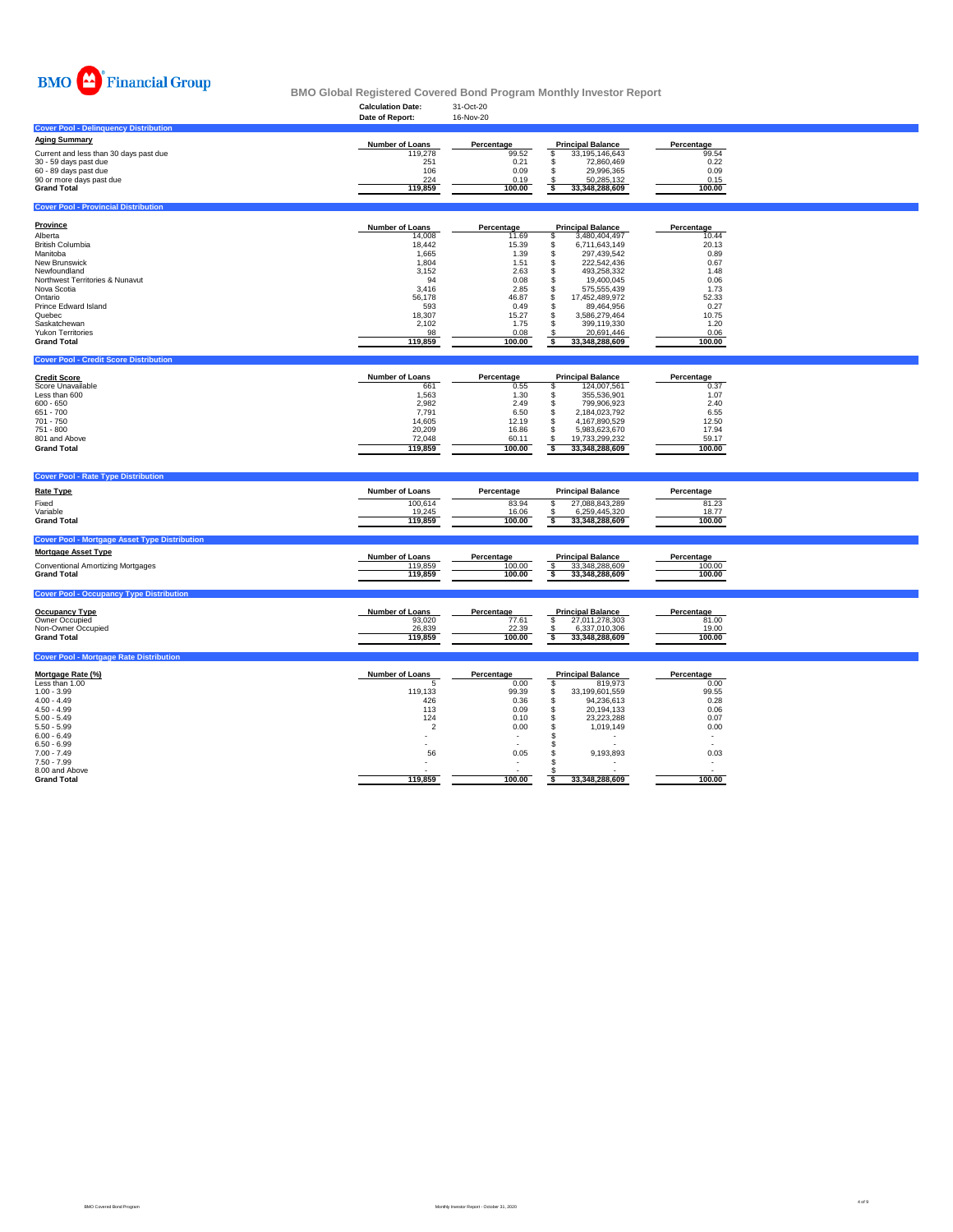| 31-Oct-20 |
|-----------|
| 16-Nov-20 |
|           |



# **Cover Pool - Indexed LTV Distribution (1)**

| Indexed LTV $(\%)$ | <b>Number of Loans</b> | <b>Percentage</b> | <b>Principal Balance</b> | Percentage |
|--------------------|------------------------|-------------------|--------------------------|------------|
| 20.00 and Below    | 13,815                 | 11.53             | 1,233,718,116            | 3.70       |
| 20.01 - 25.00      | 5,340                  | 4.46              | 973,024,585              | 2.92       |
| 25.01 - 30.00      | 6,861                  | 5.72              | 1,552,987,875            | 4.66       |
| $30.01 - 35.00$    | 9,074                  | 7.57              | 2,391,978,648            | 7.17       |
| $35.01 - 40.00$    | 10,651                 | 8.89              | 2,781,443,013            | 8.34       |
| 40.01 - 45.00      | 10,440                 | 8.71              | 2,887,480,354            | 8.66       |
| 45.01 - 50.00      | 10,159                 | 8.48              | 3,041,975,814            | 9.12       |
| $50.01 - 55.00$    | 10,227                 | 8.53              | 3,139,600,748            | 9.41       |
| 55.01 - 60.00      | 11,129                 | 9.29              | 3,613,744,247            | 10.84      |
| $60.01 - 65.00$    | 10,200                 | 8.51              | 3,477,223,396            | 10.43      |
| 65.01 - 70.00      | 11,294                 | 9.42              | 4,124,536,608            | 12.37      |
| 70.01 - 75.00      | 8,377                  | 6.99              | 3,140,726,944            | 9.42       |
| 75.01 - 80.00      | 2,246                  | 1.87              | 971,787,163              | 2.91       |
| 80.01 and Above    | 46                     | 0.04              | 18,061,099               | 0.05       |
| <b>Grand Total</b> | 119,859                | 100.00            | 33,348,288,609           | 100.00     |

<sup>(1)</sup> Value as determined by adjusting, not less than quarterly, the Original Market Value utilizing the Indexation Methodology (see Appendix for details) for subsequent price developments.

| <b>Cover Pool - Remaining Term Distribution</b> |                        |            |                          |            |
|-------------------------------------------------|------------------------|------------|--------------------------|------------|
| <b>Months to Maturity</b>                       | <b>Number of Loans</b> | Percentage | <b>Principal Balance</b> | Percentage |
| Less than 12.00                                 | 18,989                 | 15.84      | 4,461,577,974            | 13.38      |
| 12.00 - 23.99                                   | 30,120                 | 25.13      | 7,755,047,149            | 23.25      |
| 24.00 - 35.99                                   | 33,795                 | 28.20      | 10,142,577,654           | 30.41      |
| 36.00 - 47.99                                   | 17,205                 | 14.35      | 5,307,185,379            | 15.91      |
| 48.00 - 59.99                                   | 17,246                 | 14.39      | 5,029,589,441            | 15.08      |
| 60.00 - 71.99                                   | 2,341                  | 1.95       | 618,735,696              | 1.86       |
| 72.00 - 83.99                                   | 50                     | 0.04       | 8,281,118                | 0.02       |
| 84.00 - 119.99                                  | 112                    | 0.09       | 25,193,200               | 0.08       |
| 120.00 and above                                |                        | 0.00       | 100,997                  | 0.00       |
| <b>Grand Total</b>                              | 119,859                | 100.00     | 33,348,288,609           | 100.00     |

### **Cover Pool - Remaining Principal Balance Distribution**

| <b>Remaining Principal Balance (C\$)</b> | <b>Number of Loans</b> | <b>Percentage</b> | <b>Principal Balance</b> | Percentage |
|------------------------------------------|------------------------|-------------------|--------------------------|------------|
| 99,999 and Below                         | 19,655                 | 16.40             | ,184,309,128             | 3.55       |
| 100,000 - 199,999                        | 33,960                 | 28.33             | 126,825,915              | 15.37      |
| 200,000 - 299,999                        | 26,792                 | 22.35             | 6,601,808,408            | 19.80      |

| 300,000 - 399,999     | 15,785  | 13.17  | 5,452,410,779  | 16.35  |
|-----------------------|---------|--------|----------------|--------|
| 400,000 - 499,999     | 9,269   | 7.73   | 4,139,060,426  | 12.41  |
| 500,000 - 599,999     | 5,396   | 4.50   | 2,945,788,249  | 8.83   |
| 600,000 - 699,999     | 3,105   | 2.59   | 2,003,183,505  | 6.01   |
| 700,000 - 799,999     | 866, 1  | 1.56   | 1,392,543,121  | 4.18   |
| 800,000 - 899,999     | 208, ا  | 1.01   | 1,022,265,364  | 3.07   |
| $900,000 - 999,999$   | 863     | 0.72   | 815,660,791    | 2.45   |
| 1,000,000 - 1,499,999 | 1,478   | 1.23   | 1,755,193,565  | 5.26   |
| 1,500,000 - 2,000,000 | 342     | 0.29   | 579,773,774    | 1.74   |
| 2,000,000 - 3,000,000 | 139     | 0.12   | 326,450,042    | 0.98   |
| 3,000,000 and Above   |         | 0.00   | 3,015,540      | 0.01   |
|                       | 119,859 | 100.00 | 33,348,288,609 | 100.00 |

## **Cover Pool - Property Type Distribution**

| <b>Property Type</b>     | <b>Number of Loans</b> | Percentage | <b>Principal Balance</b> | Percentage |
|--------------------------|------------------------|------------|--------------------------|------------|
| Condominium              | 24,642                 | 20.56      | 5,319,352,632            | 15.95      |
| <b>Multi-Residential</b> | 5,816                  | 4.85       | 541,025,811              | 4.62       |
| Single Family            | 79,898                 | 66.66      | 23,819,898,541           | 71.43      |
| Townhouse                | 9,503                  | 7.93       | 2,668,011,624            | 8.00       |
| <b>Grand Total</b>       | 119,859                | 100.00     | 33,348,288,609           | 100.00     |

# **Cover Pool - Indexed LTV and Delinquency Distribution by Province (1)**

|                 |                     | <b>Aging Summary</b> |                                    |  |               |  |               |  |               |  |               |  |  |
|-----------------|---------------------|----------------------|------------------------------------|--|---------------|--|---------------|--|---------------|--|---------------|--|--|
|                 |                     |                      | <b>Current and</b><br>less than 30 |  | 30 to 59      |  | 60 to 89      |  | 90 or more    |  |               |  |  |
| <b>Province</b> | Indexed LTV $(\% )$ | days past due        |                                    |  | days past due |  | days past due |  | days past due |  | <b>Total</b>  |  |  |
| Alberta         | 20.00 and Below     |                      | 76,312,679                         |  | 166,919       |  |               |  | 171,384       |  | 76,650,982    |  |  |
|                 | $20.01 - 25$        |                      | 53,173,965                         |  | 84,952        |  |               |  | 472,191       |  | 53,731,109    |  |  |
|                 | $25.01 - 30$        |                      | 77,520,231                         |  | 869,356       |  | 40,895        |  | 91,207        |  | 78,521,689    |  |  |
|                 | $30.01 - 35$        |                      | 114,677,727                        |  | 314,296       |  | 125,815       |  | 798,486       |  | 115,916,324   |  |  |
|                 | $35.01 - 40$        |                      | 141,590,100                        |  |               |  | 1,837,727     |  | 1,018,588     |  | 144,446,415   |  |  |
|                 | $40.01 - 45$        |                      | 174,342,367                        |  | 698,105       |  | 142,968       |  | 404,914       |  | 175,588,354   |  |  |
|                 | $45.01 - 50$        |                      | 220,470,258                        |  | 374,975       |  | 567,049       |  | 1,450,056     |  | 222,862,338   |  |  |
|                 | $50.01 - 55$        |                      | 281,778,653                        |  | 1,044,356     |  | 92,554        |  | 914,898       |  | 283,830,461   |  |  |
|                 | $55.01 - 60$        |                      | 350,727,512                        |  | 145,541       |  | 147,060       |  | 651,457       |  | 351,671,569   |  |  |
|                 | $60.01 - 65$        |                      | 389,094,321                        |  | 1,515,569     |  | 127,426       |  | 157,940       |  | 390,895,257   |  |  |
|                 | $65.01 - 70$        |                      | 505,916,367                        |  | 1,221,000     |  | 721,327       |  | 1,156,320     |  | 509,015,015   |  |  |
|                 | $70.01 - 75$        |                      | 640,448,963                        |  | 2,467,800     |  |               |  | 1,040,512     |  | 643,957,276   |  |  |
|                 | $75.01 - 80$        |                      | 413,090,983                        |  | 1,013,477     |  | 1,054,822     |  | 833,775       |  | 415,993,057   |  |  |
|                 | 80.01 and Above     |                      | 17,324,651                         |  |               |  |               |  |               |  | 17,324,651    |  |  |
|                 |                     |                      | 3,456,468,778                      |  | 9,916,347     |  | 4,857,643     |  | 9,161,729     |  | 3,480,404,497 |  |  |

|                         |                 | <b>Aging Summary</b> |                                                     |  |                           |  |                           |  |                             |  |               |  |
|-------------------------|-----------------|----------------------|-----------------------------------------------------|--|---------------------------|--|---------------------------|--|-----------------------------|--|---------------|--|
| <b>Province</b>         | Indexed LTV (%) |                      | <b>Current and</b><br>less than 30<br>days past due |  | 30 to 59<br>days past due |  | 60 to 89<br>days past due |  | 90 or more<br>days past due |  | <b>Total</b>  |  |
| <b>British Columbia</b> | 20.00 and Below |                      | 356,415,616                                         |  | 2,158,131                 |  | 129,731                   |  | 2,085,168                   |  | 360,788,647   |  |
|                         | $20.01 - 25$    |                      | 290,817,488                                         |  |                           |  |                           |  | 999,276                     |  | 291,816,765   |  |
|                         | $25.01 - 30$    |                      | 464,369,500                                         |  |                           |  | 531,232                   |  | 299,796                     |  | 465,200,528   |  |
|                         | $30.01 - 35$    |                      | 734,772,488                                         |  | 2,007,906                 |  | 655,630                   |  | 3,507,120                   |  | 740,943,144   |  |
|                         | $35.01 - 40$    |                      | 625,946,368                                         |  | 2,710,181                 |  | 914,692                   |  | 1,663,298                   |  | 631,234,540   |  |
|                         | $40.01 - 45$    |                      | 500,620,775                                         |  |                           |  |                           |  | 947,935                     |  | 501,568,711   |  |
|                         | $45.01 - 50$    |                      | 573,632,097                                         |  | 1,371,680                 |  | 1,281,478                 |  | 260,242                     |  | 576,545,496   |  |
|                         | $50.01 - 55$    |                      | 492,649,908                                         |  | 103,024                   |  |                           |  | 1,102,425                   |  | 494,855,357   |  |
|                         | $55.01 - 60$    |                      | 517,765,494                                         |  | 608,800                   |  |                           |  | 995,482                     |  | 519,369,776   |  |
|                         | $60.01 - 65$    |                      | 595,417,833                                         |  | 1,103,261                 |  | 868,770                   |  |                             |  | 597,389,865   |  |
|                         | $65.01 - 70$    |                      | 548,916,321                                         |  | 1,776,784                 |  |                           |  |                             |  | 550,693,105   |  |
|                         | $70.01 - 75$    |                      | 572,934,099                                         |  | 2,175,021                 |  | $\overline{\phantom{a}}$  |  |                             |  | 575,109,119   |  |
|                         | 75.01 - 80      |                      | 404,984,748                                         |  | 406,901                   |  | $\blacksquare$            |  |                             |  | 405,391,649   |  |
|                         | 80.01 and Above |                      | 736,447                                             |  |                           |  |                           |  |                             |  | 736,447       |  |
|                         |                 |                      | 6,679,979,183                                       |  | 15,421,689                |  | 4,381,534                 |  | 11,860,742                  |  | 6,711,643,149 |  |

*Note: Percentages and totals in the above tables may not add exactly due to rounding.*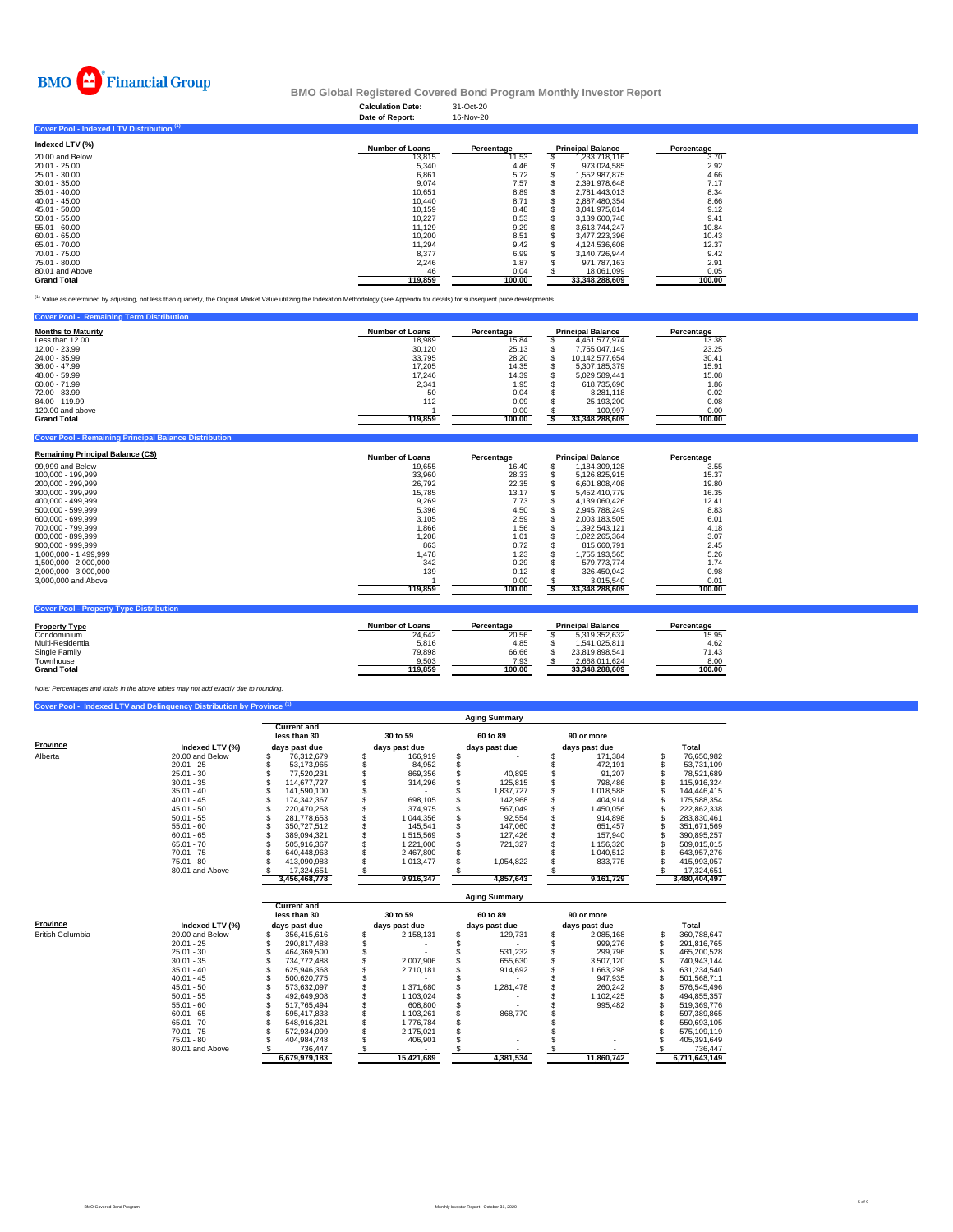**Calculation Date:** 31-Oct-20 **Date of Report:** 16-Nov-20



# **BMO Global Registered Covered Bond Program Monthly Investor Report**

**Current and**

<u>Pr</u>

|                      |                 |               | less than 30 | 30 to 59      |  | 60 to 89      |  | 90 or more    |  |              |
|----------------------|-----------------|---------------|--------------|---------------|--|---------------|--|---------------|--|--------------|
| <b>Province</b>      | Indexed LTV (%) | days past due |              | days past due |  | days past due |  | days past due |  | <b>Total</b> |
| <b>New Brunswick</b> | 20.00 and Below |               | 7,348,038    | 9,099         |  |               |  | 13,655        |  | 7,370,793    |
|                      | $20.01 - 25$    |               | 4,118,578    |               |  |               |  | 35,537        |  | 4,154,115    |
|                      | $25.01 - 30$    |               | 6,799,135    |               |  |               |  | 50,197        |  | 6,849,332    |
|                      | $30.01 - 35$    |               | 11,852,012   | 108,203       |  |               |  |               |  | 11,960,215   |
|                      | $35.01 - 40$    |               | 17,949,027   | 176,207       |  |               |  | 143,297       |  | 18,268,531   |
|                      | $40.01 - 45$    |               | 22,459,511   | 93,510        |  | 529,576       |  | 142,297       |  | 23,224,894   |
|                      | $45.01 - 50$    |               | 19,691,836   |               |  |               |  |               |  | 19,691,836   |
|                      | $50.01 - 55$    |               | 18,736,695   |               |  |               |  | 286,483       |  | 19,023,179   |
|                      | $55.01 - 60$    |               | 24,162,587   |               |  |               |  |               |  | 24,162,587   |
|                      | $60.01 - 65$    |               | 25,606,920   |               |  |               |  |               |  | 25,606,920   |
|                      | $65.01 - 70$    |               | 30,695,403   |               |  |               |  |               |  | 30,695,403   |
|                      | $70.01 - 75$    |               | 28,001,299   | 280,600       |  |               |  | 136,351       |  | 28,418,250   |
|                      | 75.01 - 80      |               | 3,116,382    |               |  |               |  |               |  | 3,116,382    |
|                      | 80.01 and Above |               |              |               |  |               |  |               |  |              |
|                      |                 |               | 220,537,424  | 667,618       |  | 529,576       |  | 807,818       |  | 222,542,436  |

|                 |                    |  | <b>Current and</b><br>less than 30 |               | 30 to 59 |               | <b>Aging Summary</b><br>60 to 89 |               | 90 or more |              |
|-----------------|--------------------|--|------------------------------------|---------------|----------|---------------|----------------------------------|---------------|------------|--------------|
| <b>Province</b> | Indexed LTV $(\%)$ |  | days past due                      | days past due |          | days past due |                                  | days past due |            | <b>Total</b> |
| Manitoba        | 20.00 and Below    |  | 5,956,241                          |               |          |               |                                  |               |            | 5,956,241    |
|                 | $20.01 - 25$       |  | 6,024,623                          |               |          |               |                                  |               |            | 6,024,623    |
|                 | $25.01 - 30$       |  | 6,818,701                          |               |          |               |                                  |               |            | 6,818,701    |
|                 | $30.01 - 35$       |  | 7,898,843                          |               | 102,879  |               |                                  |               |            | 8,001,722    |
|                 | $35.01 - 40$       |  | 13,737,937                         |               |          |               |                                  |               |            | 13,737,937   |
|                 | $40.01 - 45$       |  | 18,728,371                         |               |          |               |                                  |               | 296,381    | 19,024,752   |
|                 | 45.01 - 50         |  | 21,611,670                         |               |          |               |                                  |               |            | 21,611,670   |
|                 | $50.01 - 55$       |  | 25,327,222                         |               |          |               |                                  |               |            | 25,327,222   |
|                 | $55.01 - 60$       |  | 30,630,540                         |               |          |               |                                  |               | 186,421    | 30,816,961   |
|                 | $60.01 - 65$       |  | 41,921,232                         |               |          |               | 152,233                          |               | 156,260    | 42,229,725   |
|                 | $65.01 - 70$       |  | 56,245,410                         |               |          |               |                                  |               |            | 56,245,410   |
|                 | $70.01 - 75$       |  | 50,108,642                         |               |          |               |                                  |               |            | 50,108,642   |
|                 | $75.01 - 80$       |  | 11,535,936                         |               |          |               |                                  |               |            | 11,535,936   |
|                 | 80.01 and Above    |  |                                    |               |          |               |                                  |               |            |              |
|                 |                    |  | 296,545,368                        |               | 102,879  |               | 152,233                          |               | 639,062    | 297,439,542  |

|                 |                 | <b>Aging Summary</b><br><b>Current and</b><br>30 to 59<br>60 to 89<br>less than 30<br>90 or more<br>Indexed LTV (%)<br>Total<br>days past due<br>days past due<br>days past due<br>days past due |             |  |           |  |           |  |           |  |             |  |  |  |  |
|-----------------|-----------------|--------------------------------------------------------------------------------------------------------------------------------------------------------------------------------------------------|-------------|--|-----------|--|-----------|--|-----------|--|-------------|--|--|--|--|
|                 |                 |                                                                                                                                                                                                  |             |  |           |  |           |  |           |  |             |  |  |  |  |
| <b>Province</b> |                 |                                                                                                                                                                                                  |             |  |           |  |           |  |           |  |             |  |  |  |  |
| Newfoundland    | 20.00 and Below |                                                                                                                                                                                                  | 10,503,068  |  |           |  |           |  | 57,045    |  | 10,560,113  |  |  |  |  |
|                 | $20.01 - 25$    |                                                                                                                                                                                                  | 8,914,926   |  |           |  | 90,174    |  | 52,748    |  | 9,057,848   |  |  |  |  |
|                 | $25.01 - 30$    |                                                                                                                                                                                                  | 13,112,373  |  | 138,450   |  |           |  | 84,387    |  | 13,335,209  |  |  |  |  |
|                 | $30.01 - 35$    |                                                                                                                                                                                                  | 22,295,022  |  |           |  | 122,784   |  |           |  | 22,417,806  |  |  |  |  |
|                 | $35.01 - 40$    |                                                                                                                                                                                                  | 48,591,869  |  | 740,400   |  |           |  | 83,925    |  | 49,416,195  |  |  |  |  |
|                 | $40.01 - 45$    |                                                                                                                                                                                                  | 63,512,878  |  | 300,847   |  | 489,943   |  | 518,303   |  | 64,821,971  |  |  |  |  |
|                 | $45.01 - 50$    |                                                                                                                                                                                                  | 52,021,033  |  | 384,496   |  |           |  | 1,013,668 |  | 53,419,198  |  |  |  |  |
|                 | $50.01 - 55$    |                                                                                                                                                                                                  | 47,898,275  |  | 193,097   |  | 348,344   |  |           |  | 48,439,716  |  |  |  |  |
|                 | $55.01 - 60$    |                                                                                                                                                                                                  | 52,007,323  |  | 124,679   |  | 175,014   |  | 250,683   |  | 52,557,699  |  |  |  |  |
|                 | $60.01 - 65$    |                                                                                                                                                                                                  | 47,014,818  |  | 214,304   |  | 493,290   |  | 109,565   |  | 47,831,977  |  |  |  |  |
|                 | $65.01 - 70$    |                                                                                                                                                                                                  | 56,305,685  |  |           |  |           |  |           |  | 56,305,685  |  |  |  |  |
|                 | $70.01 - 75$    |                                                                                                                                                                                                  | 61,211,908  |  | 118,959   |  |           |  | 878,369   |  | 62,209,236  |  |  |  |  |
|                 | $75.01 - 80$    |                                                                                                                                                                                                  | 2,885,679   |  |           |  |           |  |           |  | 2,885,679   |  |  |  |  |
|                 | 80.01 and Above |                                                                                                                                                                                                  |             |  |           |  |           |  |           |  |             |  |  |  |  |
|                 |                 |                                                                                                                                                                                                  | 486,274,857 |  | 2,215,232 |  | 1,719,549 |  | 3,048,694 |  | 493,258,332 |  |  |  |  |

|                                          |                 |  | <b>Current and</b><br>less than 30 |               | 30 to 59 |               | 60 to 89 |               | 90 or more |              |
|------------------------------------------|-----------------|--|------------------------------------|---------------|----------|---------------|----------|---------------|------------|--------------|
| <b>Province</b>                          | Indexed LTV (%) |  | days past due                      | days past due |          | days past due |          | days past due |            | <b>Total</b> |
| <b>Northwest Territories and Nunavut</b> | 20.00 and Below |  | 788,789                            |               |          |               | 84,691   |               |            | 873,480      |
|                                          | $20.01 - 25$    |  | 413,587                            |               |          |               |          |               |            | 413,587      |
|                                          | $25.01 - 30$    |  | 1,670,986                          |               |          |               |          |               |            | 1,670,986    |
|                                          | $30.01 - 35$    |  | 2,721,001                          |               |          |               |          |               |            | 2,721,001    |
|                                          | $35.01 - 40$    |  | 2,062,997                          |               |          |               |          |               |            | 2,062,997    |
|                                          | $40.01 - 45$    |  | 1,205,564                          |               |          |               |          |               |            | 1,205,564    |
|                                          | $45.01 - 50$    |  | 2,467,009                          |               |          |               |          |               |            | 2,467,009    |
|                                          | $50.01 - 55$    |  | 1,272,361                          |               |          |               |          |               |            | 1,272,361    |
|                                          | $55.01 - 60$    |  | 699,156                            |               |          |               |          |               |            | 699,156      |
|                                          | $60.01 - 65$    |  | 1,818,418                          |               |          |               |          |               |            | 1,818,418    |
|                                          | $65.01 - 70$    |  | 2,196,427                          |               |          |               |          |               |            | 2,196,427    |
|                                          | $70.01 - 75$    |  | 1,999,059                          |               |          |               |          |               |            | 1,999,059    |
|                                          | 75.01 - 80      |  |                                    |               |          |               |          |               |            |              |
|                                          | 80.01 and Above |  |                                    |               |          |               |          |               |            |              |
|                                          |                 |  | 19,315,354                         |               |          |               | 84,691   |               |            | 19,400,045   |

|                 |                 | <b>Current and</b><br>less than 30 |               | 30 to 59 | 60 to 89      | 90 or more    |              |
|-----------------|-----------------|------------------------------------|---------------|----------|---------------|---------------|--------------|
| <b>Province</b> | Indexed LTV (%) | days past due                      | days past due |          | days past due | days past due | <b>Total</b> |
| Nova Scotia     | 20.00 and Below | 14,762,322                         |               |          |               |               | 14,762,322   |
|                 | $20.01 - 25$    | 11,091,692                         |               |          |               |               | 11,091,692   |
|                 | $25.01 - 30$    | 12,205,421                         |               |          |               |               | 12,205,421   |
|                 | $30.01 - 35$    | 22,174,993                         |               |          | 60,192        | 68,371        | 22,303,556   |
|                 | $35.01 - 40$    | 38,434,888                         |               | 190,194  |               |               | 38,625,081   |
|                 | $40.01 - 45$    | 48,850,605                         |               | 99,551   | 114,801       |               | 49,064,958   |
|                 | $45.01 - 50$    | 74,462,555                         |               |          | 782,298       |               | 75,244,853   |
|                 | $50.01 - 55$    | 78,726,586                         |               | 100,910  | 112,326       | 99,864        | 79,039,686   |
|                 | $55.01 - 60$    | 93,358,645                         |               | 188,838  |               | 102,605       | 93,650,088   |
|                 | $60.01 - 65$    | 77,764,558                         |               | 153,740  |               |               | 77,918,298   |
|                 | $65.01 - 70$    | 57,171,589                         |               |          |               |               | 57,171,589   |
|                 | $70.01 - 75$    | 42,502,879                         |               |          |               |               | 42,502,879   |
|                 | $75.01 - 80$    | 1,975,019                          |               |          |               |               | 1,975,019    |
|                 | 80.01 and Above |                                    |               |          |               |               |              |
|                 |                 | 573,481,751                        |               | 733,232  | 1,069,616     | 270,840       | 575,555,439  |

|--|

# **Aging Summary**

**Aging Summary**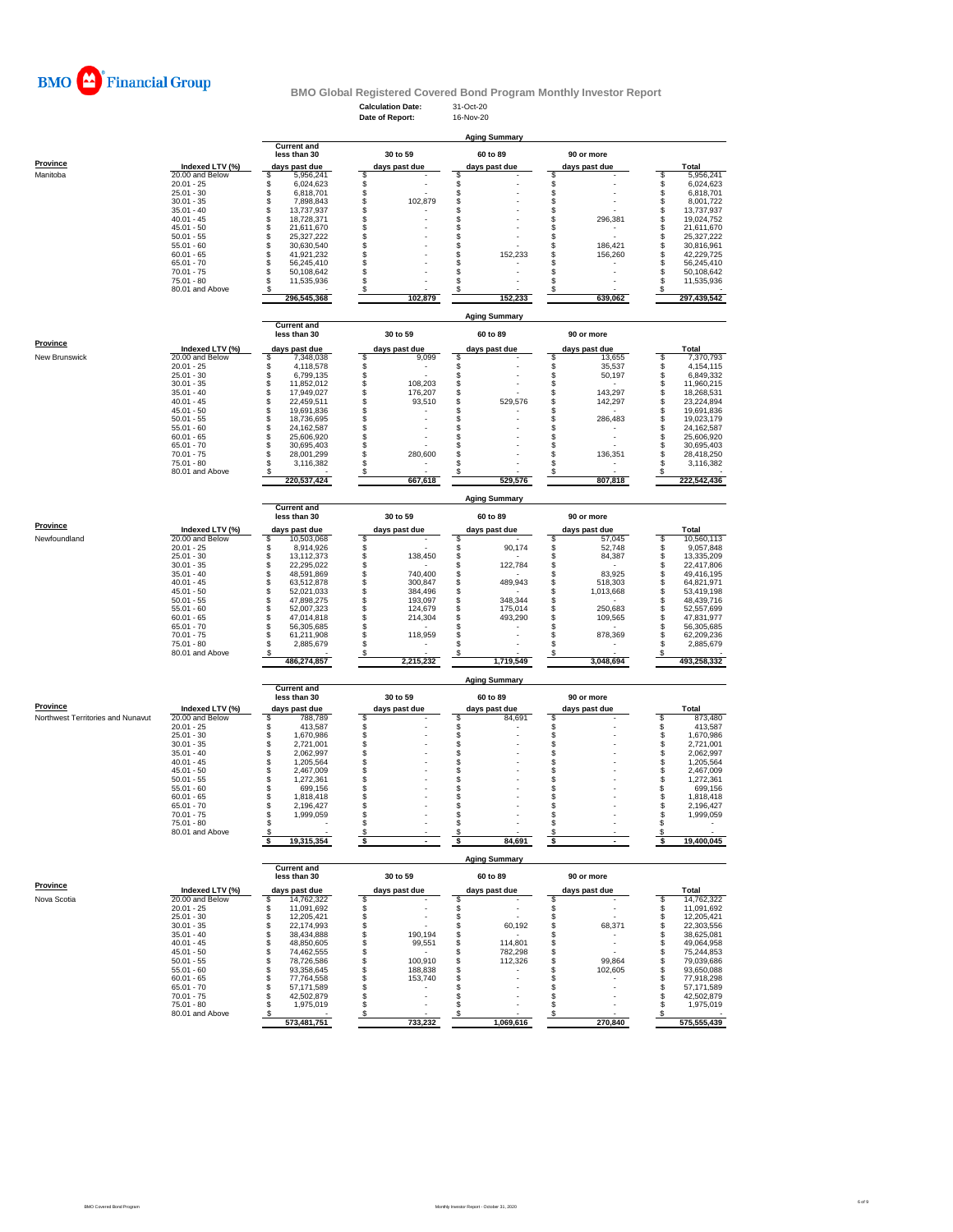**Calculation Date:** 31-Oct-20

**Date of Report:** 16-Nov-20



# **BMO Global Registered Covered Bond Program Monthly Investor Report**

|                 |                     | <b>Aging Summary</b>               |  |               |  |               |  |               |  |                |  |  |  |  |  |
|-----------------|---------------------|------------------------------------|--|---------------|--|---------------|--|---------------|--|----------------|--|--|--|--|--|
|                 |                     | <b>Current and</b><br>less than 30 |  | 30 to 59      |  | 60 to 89      |  | 90 or more    |  |                |  |  |  |  |  |
| <b>Province</b> | Indexed LTV $(\% )$ | days past due                      |  | days past due |  | days past due |  | days past due |  | <b>Total</b>   |  |  |  |  |  |
| Ontario         | 20.00 and Below     | 632,220,349                        |  | 817,754       |  | 91,804        |  | 272,243       |  | 633,402,150    |  |  |  |  |  |
|                 | $20.01 - 25$        | 514,042,789                        |  | 296,810       |  | 973,215       |  | 294,310       |  | 515,607,123    |  |  |  |  |  |
|                 | $25.01 - 30$        | 852,705,002                        |  | 1,168,609     |  |               |  | 594,629       |  | 854,468,240    |  |  |  |  |  |
|                 | $30.01 - 35$        | ,275,646,157                       |  | 1,734,583     |  | 1,503,541     |  | 588,101       |  | ,279,472,383   |  |  |  |  |  |
|                 | $35.01 - 40$        | ,546,853,822                       |  | 1,402,616     |  | 695,809       |  | 1,164,383     |  | ,550,116,630   |  |  |  |  |  |
|                 | $40.01 - 45$        | 611,452,450,                       |  | 3,435,768     |  | 428,827       |  | 1,989,255     |  | ,617,306,301   |  |  |  |  |  |
|                 | $45.01 - 50$        | ,593,257,306                       |  | 4,302,071     |  | 648,991       |  | 1,162,423     |  | ,599,370,792   |  |  |  |  |  |
|                 | $50.01 - 55$        | ,673,777,203                       |  | 3,317,323     |  | 882,552       |  | 1,581,510     |  | 1,679,558,588  |  |  |  |  |  |
|                 | $55.01 - 60$        | ,936,124,176                       |  | 5,107,431     |  | 945,018       |  | 1,539,372     |  | ,943,715,997   |  |  |  |  |  |
|                 | $60.01 - 65$        | ,728,778,159                       |  | 3,007,280     |  | 2,870,549     |  | 1,586,948     |  | 736,242,937    |  |  |  |  |  |
|                 | $65.01 - 70$        | 2,399,786,304                      |  | 4,284,016     |  | 746,403       |  | 1,690,531     |  | 2,406,507,254  |  |  |  |  |  |
|                 | $70.01 - 75$        | .516,195,645                       |  | 3,091,945     |  |               |  | 1,802,167     |  | 521,089,757,   |  |  |  |  |  |
|                 | $75.01 - 80$        | 114,330,178                        |  | 675,419       |  | 626,223       |  |               |  | 115,631,821    |  |  |  |  |  |
|                 | 80.01 and Above     |                                    |  |               |  |               |  |               |  |                |  |  |  |  |  |
|                 |                     | 17,395,169,539                     |  | 32,641,627    |  | 10,412,934    |  | 14,265,873    |  | 17,452,489,972 |  |  |  |  |  |

|                             |                 | <b>Current and</b> |               |                      |               |               |
|-----------------------------|-----------------|--------------------|---------------|----------------------|---------------|---------------|
| <b>Province</b>             |                 | less than 30       | 30 to 59      | 60 to 89             | 90 or more    |               |
|                             | Indexed LTV (%) | days past due      | days past due | days past due        | days past due | <b>Total</b>  |
| <b>Prince Edward Island</b> | 20.00 and Below | 2,398,735          | 59,789        |                      |               | 2,458,525     |
|                             | $20.01 - 25$    | 1,718,301          |               |                      |               | 1,718,301     |
|                             | $25.01 - 30$    | 2,371,441          |               |                      |               | 2,371,441     |
|                             | $30.01 - 35$    | 4,605,615          | 129,842       |                      |               | 4,735,457     |
|                             | $35.01 - 40$    | 8,121,838          |               |                      |               | 8,121,838     |
|                             | $40.01 - 45$    | 5,961,801          |               |                      |               | 5,961,801     |
|                             | $45.01 - 50$    | 4,289,198          | 101,331       |                      |               | 4,390,529     |
|                             | $50.01 - 55$    | 6,956,835          |               |                      |               | 6,956,835     |
|                             | $55.01 - 60$    | 10,310,767         |               |                      |               | 10,310,767    |
|                             | $60.01 - 65$    | 10,010,208         |               |                      |               | 10,010,208    |
|                             | $65.01 - 70$    | 16,199,925         | 163,513       |                      |               | 16,363,438    |
|                             | $70.01 - 75$    | 15,139,616         |               |                      |               | 15,139,616    |
|                             | $75.01 - 80$    | 926,200            |               |                      |               | 926,200       |
|                             | 80.01 and Above |                    |               |                      |               |               |
|                             |                 | 89,010,480         | 454,475       |                      |               | 89,464,956    |
|                             |                 |                    |               | <b>Aging Summary</b> |               |               |
|                             |                 | <b>Current and</b> |               |                      |               |               |
|                             |                 | less than 30       | 30 to 59      | 60 to 89             | 90 or more    |               |
| <b>Province</b>             | Indexed LTV (%) | days past due      | days past due | days past due        | days past due | <b>Total</b>  |
| Quebec                      | 20.00 and Below | 104,483,437        | 164,915       | 143,992              | 277,837       | 105,070,180   |
|                             | $20.01 - 25$    | 68,546,991         | 295,154       |                      |               | 68,842,145    |
|                             | $25.01 - 30$    | 95,943,009         |               |                      | 99,209        | 96,042,218    |
|                             | $30.01 - 35$    | 152,771,462        | 783,051       |                      | 357,925       | 153,912,439   |
|                             | $35.01 - 40$    | 267,452,862        | 739,750       | 363,761              | 503,854       | 269,060,227   |
|                             | $40.01 - 45$    | 379,345,535        | 1,259,231     | 525,433              | 1,252,899     | 382,383,098   |
|                             | $45.01 - 50$    | 419,389,254        | 2,730,285     | 1,507,930            | 1,155,896     | 424,783,365   |
|                             | $50.01 - 55$    | 460,405,679        | 1,081,875     | 1,347,756            | 1,645,550     | 464,480,861   |
|                             | $55.01 - 60$    | 543,356,712        | 793,819       | 815,516              | 1,411,459     | 546,377,505   |
|                             | $60.01 - 65$    | 506,602,729        | 2,104,791     | 1,474,872            | 499,631       | 510,682,023   |
|                             | $65.01 - 70$    | 387,097,287        | 122,518       | 548,311              | 1,419,648     | 389, 187, 763 |
|                             | $70.01 - 75$    | 161,608,987        | 294,774       |                      | 154,674       | 162,058,435   |
|                             | 75.01 - 80      | 13,399,202         |               |                      |               | 13,399,202    |
|                             | 80.01 and Above |                    |               |                      |               |               |
|                             |                 | 3,560,403,147      | 10,370,163    | 6,727,571            | 8,778,583     | 3,586,279,464 |
|                             |                 |                    |               | <b>Aging Summary</b> |               |               |
|                             |                 | <b>Current and</b> |               |                      |               |               |
|                             |                 | less than 30       | 30 to 59      | 60 to 89             | 90 or more    |               |
| <b>Province</b>             | Indexed LTV (%) | days past due      | days past due | days past due        | days past due | Total         |
| Saskatchewan                | 20.00 and Below | 14,278,823         |               |                      |               | 14,278,823    |
|                             | $20.01 - 25$    | 9,575,560          |               |                      |               | 9,575,560     |
|                             | $25.01 - 30$    | 14,454,692         |               |                      |               | 14,454,692    |
|                             | $30.01 - 35$    | 27,822,381         |               |                      |               | 27,822,381    |
|                             | $35.01 - 40$    | 54,317,681         |               |                      | 318,035       | 54,635,715    |
|                             | $40.01 - 45$    | 45,020,557         |               |                      | 363,671       | 45,384,229    |
|                             | $45.01 - 50$    | 39,977,306         |               |                      | 125,094       | 40,102,400    |
|                             | $50.01 - 55$    | 34,613,017         | 337,205       | 61,019               |               | 35,011,241    |
|                             | $55.01 - 60$    | 39,367,228         |               |                      |               | 39,367,228    |
|                             | $60.01 - 65$    | 35,216,104         |               |                      | 320,285       | 35,536,389    |

65.01 - 70 \$ 46,488,659 \$ - \$ - \$ 324,705 \$ 46,813,364 70.01 - 75 \$ 35,205,094 \$ - \$ - \$ - \$ 35,205,094 75.01 - 80 \$ 932,216 \$ - \$ - \$ - \$ 932,216

80.01 and Above  $\frac{\$}{397,269,316}$   $\frac{\$}{337,205}$   $\frac{\$}{337,205}$   $\frac{\$}{61,019}$   $\frac{\$}{1,451,790}$   $\frac{\$}{399,119,330}$ 

<sup>(1)</sup> Value as determined by adjusting, not less than quarterly, the Original Market Value utilizing the Indexation Methodology (see Appendix for details) for subsequent price developments.

 **397,269,316 337,205 61,019 1,451,790 399,119,330**

|                          |                 | <b>Aging Summary</b> |                                    |               |          |  |               |               |                          |  |              |  |  |  |
|--------------------------|-----------------|----------------------|------------------------------------|---------------|----------|--|---------------|---------------|--------------------------|--|--------------|--|--|--|
|                          |                 |                      | <b>Current and</b><br>less than 30 |               | 30 to 59 |  | 60 to 89      |               | 90 or more               |  |              |  |  |  |
| <b>Province</b>          | Indexed LTV (%) |                      | days past due                      | days past due |          |  | days past due | days past due |                          |  | <b>Total</b> |  |  |  |
| <b>Yukon Territories</b> | 20.00 and Below |                      | 1,545,860                          |               |          |  |               |               |                          |  | 1,545,860    |  |  |  |
|                          | $20.01 - 25$    |                      | 991,717                            |               |          |  |               |               |                          |  | 991,717      |  |  |  |
|                          | $25.01 - 30$    |                      | 1,049,417                          |               |          |  |               |               |                          |  | 1,049,417    |  |  |  |
|                          | $30.01 - 35$    |                      | 1,772,221                          |               |          |  |               |               |                          |  | 1,772,221    |  |  |  |
|                          | $35.01 - 40$    |                      | 1,716,908                          |               |          |  |               |               |                          |  | 1,716,908    |  |  |  |
|                          | $40.01 - 45$    |                      | 1,945,722                          |               |          |  |               |               |                          |  | 1,945,722    |  |  |  |
|                          | $45.01 - 50$    |                      | 1,486,330                          |               |          |  |               |               |                          |  | 1,486,330    |  |  |  |
|                          | $50.01 - 55$    |                      | 1,805,241                          |               |          |  |               |               | $\overline{\phantom{0}}$ |  | 1,805,241    |  |  |  |
|                          | $55.01 - 60$    |                      | 1,044,914                          |               |          |  |               |               |                          |  | 1,044,914    |  |  |  |
|                          | $60.01 - 65$    |                      | 1,061,380                          |               |          |  |               |               |                          |  | 1,061,380    |  |  |  |
|                          | $65.01 - 70$    |                      | 3,342,155                          |               |          |  |               |               | $\overline{\phantom{0}}$ |  | 3,342,155    |  |  |  |
|                          | $70.01 - 75$    |                      | 2,929,581                          |               |          |  |               |               |                          |  | 2,929,581    |  |  |  |
|                          | $75.01 - 80$    |                      |                                    |               |          |  |               |               |                          |  |              |  |  |  |
|                          | 80.01 and Above |                      |                                    |               |          |  |               |               |                          |  |              |  |  |  |
|                          |                 |                      | 20,691,446                         |               |          |  |               |               |                          |  | 20,691,446   |  |  |  |

**Aging Summary**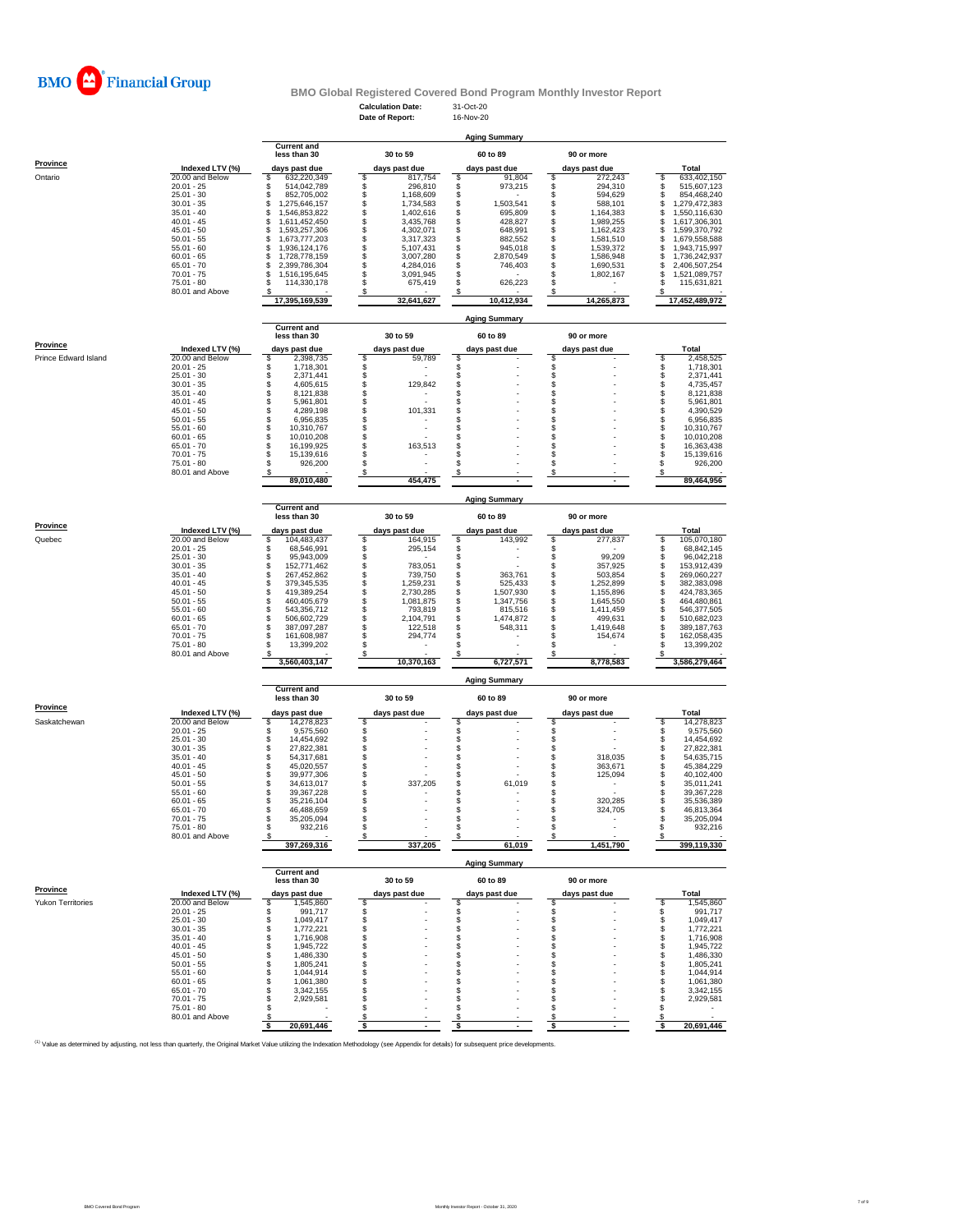**Calculation Date:** 31-Oct-20 **Date of Report:** 16-Nov-20



# **BMO Global Registered Covered Bond Program Monthly Investor Report**

## **Cover Pool - Current LTV Distribution by Credit Score (1)**

|                 | <b>Credit Scores</b>     |             |  |             |  |             |  |               |  |               |  |               |  |                |  |                |
|-----------------|--------------------------|-------------|--|-------------|--|-------------|--|---------------|--|---------------|--|---------------|--|----------------|--|----------------|
| Indexed LTV (%) | <b>Score Unavailable</b> |             |  | $600$       |  | $600 - 650$ |  | 651 - 700     |  | 701 - 750     |  | 751 - 800     |  | >800           |  | <b>Total</b>   |
| 20.00 and Below |                          | 16,819,582  |  | 9,568,294   |  | 16,661,815  |  | 48,451,441    |  | 115,567,658   |  | 151,638,499   |  | 875,010,827    |  | 1,233,718,116  |
| $20.01 - 25$    |                          | 8,595,398   |  | 6,731,441   |  | 17,015,730  |  | 36,951,508    |  | 101,215,509   |  | 126,515,385   |  | 675,999,612    |  | 973,024,585    |
| $25.01 - 30$    |                          | 8,696,667   |  | 16,142,447  |  | 31,994,781  |  | 68,424,458    |  | 176,793,253   |  | 243,398,163   |  | 1,007,538,106  |  | 1,552,987,875  |
| $30.01 - 35$    |                          | 9,010,930   |  | 32,056,853  |  | 60,438,345  |  | 123,485,812   |  | 283,327,984   |  | 381,315,201   |  | 1,502,343,523  |  | 2,391,978,648  |
| $35.01 - 40$    |                          | 4,767,265   |  | 31,644,625  |  | 73,696,308  |  | 165,596,605   |  | 314,338,351   |  | 476,182,193   |  | 1,715,217,665  |  | 2,781,443,013  |
| 40.01 - 45      |                          | 5,111,532   |  | 34,651,739  |  | 67,442,773  |  | 200,105,319   |  | 338,075,951   |  | 507,285,091   |  | 1,734,807,949  |  | 2,887,480,354  |
| 45.01 - 50      |                          | 7,750,060   |  | 43,761,545  |  | 77,043,313  |  | 204,675,934   |  | 371,727,762   |  | 534,604,142   |  | 1,802,413,059  |  | 3,041,975,814  |
| $50.01 - 55$    |                          | 9,155,556   |  | 33,034,145  |  | 82,194,470  |  | 211,233,740   |  | 392,541,376   |  | 555,229,045   |  | 1,856,212,416  |  | 3,139,600,748  |
| $55.01 - 60$    |                          | 13,262,631  |  | 36,317,385  |  | 91,702,548  |  | 251,205,411   |  | 470,006,018   |  | 662,021,023   |  | 2,089,229,230  |  | 3,613,744,247  |
| $60.01 - 65$    |                          | 21,690,401  |  | 35,923,242  |  | 86,070,771  |  | 254,105,010   |  | 452,107,582   |  | 675,989,840   |  | 1,951,336,549  |  | 3,477,223,396  |
| $65.01 - 70$    |                          | 13,660,193  |  | 38,955,282  |  | 96,096,904  |  | 301,139,174   |  | 546,188,468   |  | 810,931,976   |  | 2,317,564,612  |  | 4,124,536,608  |
| 70.01 - 75      |                          | 5,014,589   |  | 28,420,636  |  | 72,009,277  |  | 237,352,249   |  | 459,936,880   |  | 652,467,564   |  | 1,685,525,748  |  | 3,140,726,944  |
| 75.01 - 80      |                          | 472,757     |  | 7,614,739   |  | 26,308,441  |  | 77,434,583    |  | 143,254,355   |  | 204,006,647   |  | 512,695,640    |  | 971,787,163    |
| 80.01 and Above |                          |             |  | 714,527     |  | 1,231,446   |  | 3,862,548     |  | 2,809,379     |  | 2,038,901     |  | 7,404,297      |  | 18,061,099     |
|                 |                          | 124,007,561 |  | 355,536,901 |  | 799,906,923 |  | 2,184,023,792 |  | 4,167,890,529 |  | 5,983,623,670 |  | 19,733,299,232 |  | 33,348,288,609 |

<sup>(1)</sup> Value as determined by adjusting, not less than quarterly, the Original Market Value utilizing the Indexation Methodology (see Appendix for details) for subsequent price developments.